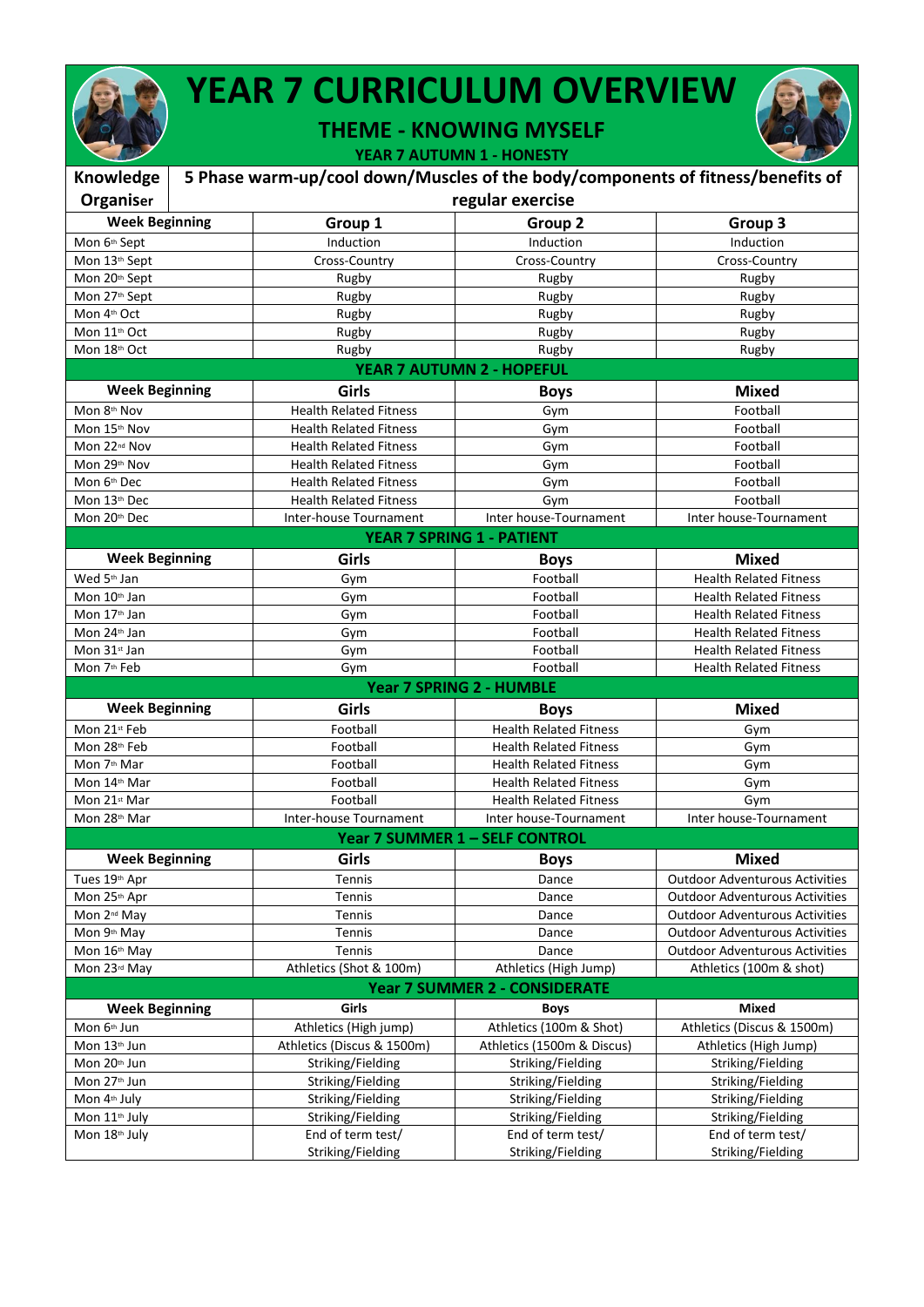

## **YEAR 8 CURRICULUM OVERVIEW**

**THEME – DEVELOPING A GROWTH MIND SET**

**YEAR 8 AUTUMN 1 - HONESTY**

| Knowledge                 | Bones of the body/Long term effects of exercise/short term effects of exercise/Types |                                       |                                      |                              |  |
|---------------------------|--------------------------------------------------------------------------------------|---------------------------------------|--------------------------------------|------------------------------|--|
| Organiser                 |                                                                                      | of training                           |                                      |                              |  |
| <b>Week Beginning</b>     |                                                                                      | Girls                                 | <b>Boys</b>                          | <b>Mixed</b>                 |  |
| Mon 6th Sept              |                                                                                      | Induction                             | Induction                            | Induction                    |  |
| Mon 13th Sept             |                                                                                      | Cross-Country                         | Cross-Country                        | Cross-Country                |  |
| Mon 20th Sept             |                                                                                      | Rugby                                 | Rugby                                | Rugby                        |  |
| Mon 27 <sup>th</sup> Sept |                                                                                      | Rugby                                 | Rugby                                | Rugby                        |  |
| Mon 4th Oct               |                                                                                      | Rugby                                 | Rugby                                | Rugby                        |  |
| Mon 11th Oct              |                                                                                      | Rugby                                 | Rugby                                | Rugby                        |  |
| Mon 18th Oct              |                                                                                      | Rugby                                 | Rugby                                | Rugby                        |  |
|                           |                                                                                      |                                       | YEAR 8 AUTUMN 2 - HOPEFUL            |                              |  |
| <b>Week Beginning</b>     |                                                                                      | Girls                                 | <b>Boys</b>                          | <b>Mixed</b>                 |  |
| Mon 8th Nov               |                                                                                      | Netball/Basketball                    | Trampolining                         | Badminton                    |  |
| Mon 15th Nov              |                                                                                      | Netball/Basketball                    | Trampolining                         | Badminton                    |  |
| Mon 22 <sup>nd</sup> Nov  |                                                                                      | Netball/Basketball                    | Trampolining                         | <b>Badminton</b>             |  |
| Mon 29th Nov              |                                                                                      | Netball/Basketball                    | Trampolining                         | <b>Badminton</b>             |  |
| Mon 6th Dec               |                                                                                      | Netball/Basketball                    | Trampolining                         | Badminton                    |  |
| Mon 13th Dec              |                                                                                      | Netball/Basketball                    | Trampolining                         | <b>Badminton</b>             |  |
| Mon 20th Dec              |                                                                                      | Inter-house Tournament                | Inter house-Tournament               | Inter house-Tournament       |  |
|                           |                                                                                      |                                       | <b>YEAR 8 SPRING 1 - PATIENT</b>     |                              |  |
| <b>Week Beginning</b>     |                                                                                      | Girls                                 | <b>Boys</b>                          | <b>Mixed</b>                 |  |
| Wed 5th Jan               |                                                                                      | Trampolining                          | Badminton                            | Netball/Basketball           |  |
| Mon 10th Jan              |                                                                                      | Trampolining                          | Badminton                            | Netball/Basketball           |  |
| Mon 17 <sup>th</sup> Jan  |                                                                                      | Trampolining                          | Badminton                            | Netball/Basketball           |  |
| Mon 24 <sup>th</sup> Jan  |                                                                                      | Trampolining                          | Badminton                            | Netball/Basketball           |  |
| Mon 31st Jan              |                                                                                      | Trampolining                          | Badminton                            | Netball/Basketball           |  |
| Mon 7 <sup>th</sup> Feb   |                                                                                      | Trampolining                          | Badminton                            | Netball/Basketball           |  |
|                           |                                                                                      |                                       | Year 8 SPRING 2 - HUMBLE             |                              |  |
| <b>Week Beginning</b>     |                                                                                      | Girls                                 | <b>Boys</b>                          | <b>Mixed</b>                 |  |
| Mon 21st Feb              |                                                                                      | Badminton                             | Netball/Basketball                   | Trampolining                 |  |
| Mon 28th Feb              |                                                                                      | Badminton                             | Netball/Basketball                   | Trampolining                 |  |
| Mon 7 <sup>th</sup> Mar   |                                                                                      | <b>Badminton</b>                      | Netball/Basketball                   | Trampolining                 |  |
| Mon 14th Mar              |                                                                                      | Badminton                             | Netball/Basketball                   | Trampolining                 |  |
| Mon 21st Mar              |                                                                                      | Badminton                             | Netball/Basketball                   | Trampolining                 |  |
| Mon 28th Mar              |                                                                                      | Inter-house Tournament                | Inter house-Tournament               | Inter house-Tournament       |  |
|                           |                                                                                      |                                       | Year 8 SUMMER 1 - SELF CONTROL       |                              |  |
| <b>Week Beginning</b>     |                                                                                      | Girls                                 | <b>Boys</b>                          | <b>Mixed</b>                 |  |
| Tues 19th Apr             |                                                                                      | <b>Outdoor Adventurous Activities</b> | Tennis                               | Dance                        |  |
| Mon 25th Apr              |                                                                                      | <b>Outdoor Adventurous Activities</b> | Tennis                               | Dance                        |  |
| Mon 2 <sup>nd</sup> May   |                                                                                      | <b>Outdoor Adventurous Activities</b> | Tennis                               | Dance                        |  |
| Mon 9th May               |                                                                                      | <b>Outdoor Adventurous Activities</b> | Tennis                               | Dance                        |  |
| Mon 16th May              |                                                                                      | <b>Outdoor Adventurous Activities</b> | Tennis                               | Dance                        |  |
| Mon 23rd May              |                                                                                      | <b>Outdoor Adventurous Activities</b> | Tennis                               | Dance                        |  |
|                           |                                                                                      |                                       | <b>Year 8 SUMMER 2 - CONSIDERATE</b> |                              |  |
| <b>Week Beginning</b>     |                                                                                      | Girls                                 | <b>Boys</b>                          | Mixed                        |  |
| Mon 6 <sup>th</sup> Jun   |                                                                                      | Athletics (Javelin & 800m)            | Athletics (Long jump & 200m)         | Athletics (800m & Javelin)   |  |
| Mon 13th Jun              |                                                                                      | Athletics (200m & Long Jump)          | Athletics (800m & Javelin)           | Athletics (Long Jump & 200m) |  |
| Mon 20th Jun              |                                                                                      | Striking/Fielding                     | Striking/Fielding                    | Striking/Fielding            |  |
| Mon 27 <sup>th</sup> Jun  |                                                                                      | Striking/Fielding                     | Striking/Fielding                    | Striking/Fielding            |  |
| Mon 4th July              |                                                                                      | Striking/Fielding                     | Striking/Fielding                    | Striking/Fielding            |  |
| Mon 11 <sup>th</sup> July |                                                                                      | Striking/Fielding                     | Striking/Fielding                    | Striking/Fielding            |  |
| Mon 18th July             |                                                                                      | End of term test/                     | End of term test/                    | End of term test/            |  |
|                           |                                                                                      | Striking/Fielding                     | Striking/Fielding                    | Striking/Fielding            |  |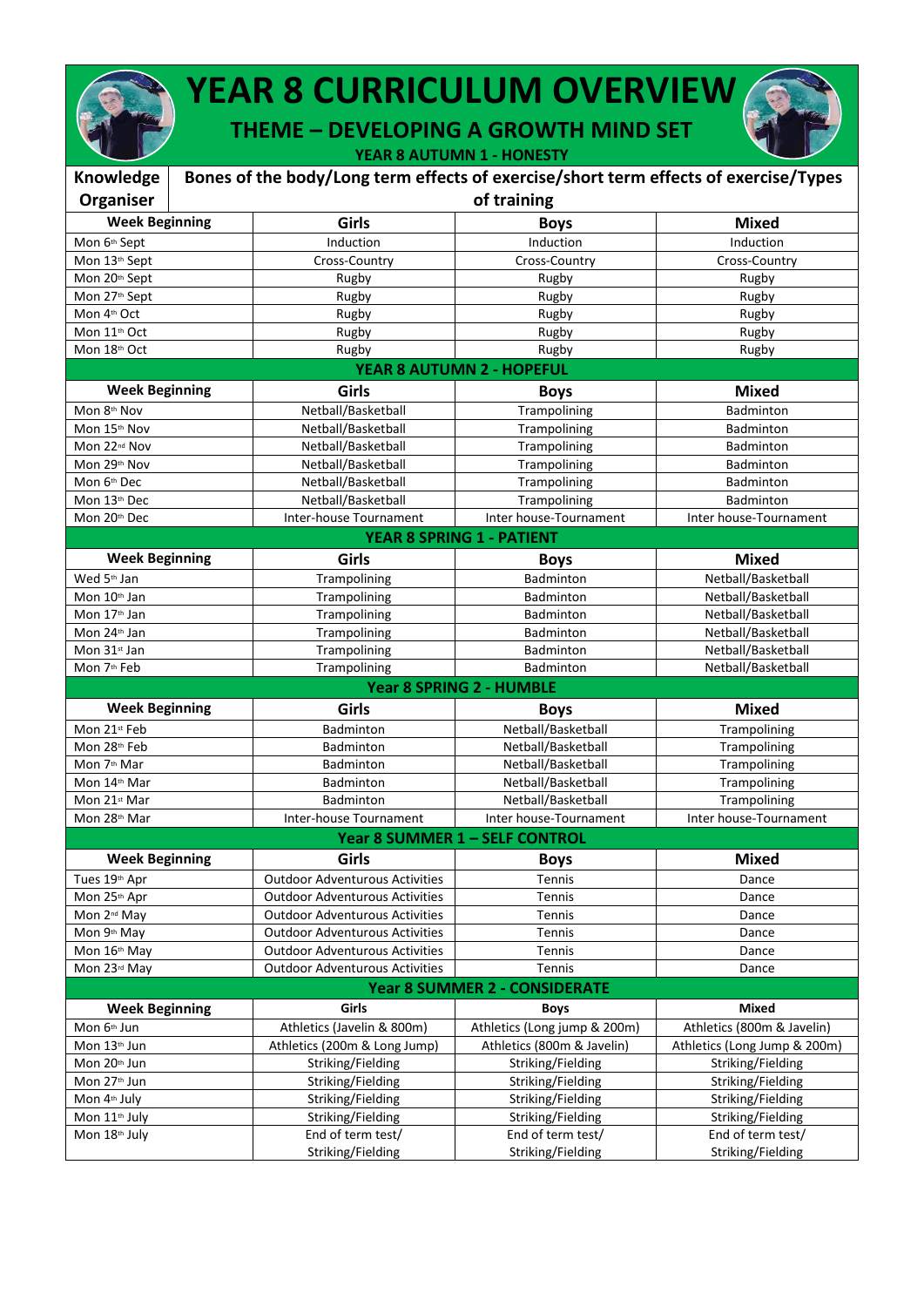

## **YEAR 9 CURRICULUM OVERVIEW**

**THEME – DEVELOPING LEADERSHIP**

**YEAR 9 AUTUMN 1 - HONESTY**

| Knowledge                                  |                                        | Guidance in sport/Feedback in sport/Ethics in sport/Characteristics of skill   |                                        |
|--------------------------------------------|----------------------------------------|--------------------------------------------------------------------------------|----------------------------------------|
| Organiser                                  |                                        |                                                                                |                                        |
| <b>Week Beginning</b>                      | Girls                                  | <b>Boys</b>                                                                    | <b>Mixed</b>                           |
| Mon 6th Sept                               | Induction                              | Induction                                                                      | Induction                              |
| Mon 13th Sept                              | Cross-Country                          | Cross-Country                                                                  | Cross-Country                          |
| Mon 20th Sept                              | Rugby                                  | Rugby                                                                          | Rugby                                  |
| Mon 27th Sept                              | Rugby                                  | Rugby                                                                          | Rugby                                  |
| Mon 4th Oct                                | Rugby                                  | Rugby                                                                          | Rugby                                  |
| Mon 11 <sup>th</sup> Oct                   | Rugby                                  | Rugby                                                                          | Rugby                                  |
| Mon 18th Oct                               | Rugby                                  | Rugby                                                                          | Rugby                                  |
|                                            |                                        | YEAR 9 AUTUMN 2 - HOPEFUL                                                      |                                        |
| <b>Week Beginning</b>                      | Girls                                  | <b>Boys</b>                                                                    | <b>Mixed</b>                           |
| Mon 8th Nov                                | Football                               | <b>Health Related Fitness</b>                                                  | <b>Table Tennis</b>                    |
| Mon 15th Nov                               | Football                               | <b>Health Related Fitness</b>                                                  | <b>Table Tennis</b>                    |
| Mon 22 <sup>nd</sup> Nov                   | Football                               | <b>Health Related Fitness</b>                                                  | <b>Table Tennis</b>                    |
| Mon 29th Nov                               | Football                               | <b>Health Related Fitness</b>                                                  | <b>Table Tennis</b>                    |
| Mon 6th Dec                                | Football                               | <b>Health Related Fitness</b>                                                  | <b>Table Tennis</b>                    |
| Mon 13th Dec                               | Football                               | <b>Health Related Fitness</b>                                                  | <b>Table Tennis</b>                    |
| Mon 20th Dec                               | Inter-house Tournament                 | Inter house-Tournament                                                         | Inter house-Tournament                 |
|                                            |                                        | <b>YEAR 9 SPRING 1 - PATIENT</b>                                               |                                        |
|                                            |                                        |                                                                                |                                        |
| <b>Week Beginning</b>                      | Girls                                  | <b>Boys</b>                                                                    | <b>Mixed</b>                           |
| Wed 5th Jan                                | <b>Table Tennis</b>                    | Football                                                                       | <b>Health Related Fitness</b>          |
| Mon 10th Jan                               | <b>Table Tennis</b>                    | Football                                                                       | <b>Health Related Fitness</b>          |
| Mon 17 <sup>th</sup> Jan                   | <b>Table Tennis</b>                    | Football                                                                       | <b>Health Related Fitness</b>          |
| Mon 24th Jan                               | <b>Table Tennis</b>                    | Football                                                                       | <b>Health Related Fitness</b>          |
| Mon 31st Jan                               | <b>Table Tennis</b>                    | Football                                                                       | <b>Health Related Fitness</b>          |
|                                            |                                        |                                                                                |                                        |
| Mon 7 <sup>th</sup> Feb                    | <b>Table Tennis</b>                    | Football                                                                       | <b>Health Related Fitness</b>          |
|                                            |                                        | <b>Year 9 SPRING 2 - HUMBLE</b>                                                |                                        |
| <b>Week Beginning</b>                      | Girls                                  | <b>Boys</b>                                                                    | <b>Mixed</b>                           |
| Mon 21st Feb                               | <b>Health Related Fitness</b>          | <b>Table Tennis</b>                                                            | Football                               |
| Mon 28th Feb                               | <b>Health Related Fitness</b>          | <b>Table Tennis</b>                                                            | Football                               |
| Mon 7 <sup>th</sup> Mar                    | <b>Health Related Fitness</b>          | <b>Table Tennis</b>                                                            | Football                               |
| Mon 14 <sup>th</sup> Mar                   | <b>Health Related Fitness</b>          | <b>Table Tennis</b>                                                            | Football                               |
| Mon 21st Mar                               | <b>Health Related Fitness</b>          | <b>Table Tennis</b>                                                            | Football                               |
| Mon 28th Mar                               | Inter-house Tournament                 | Inter house-Tournament                                                         | Inter house-Tournament                 |
|                                            |                                        | Year 9 SUMMER 1 - SELF CONTROL                                                 |                                        |
| <b>Week Beginning</b>                      | Girls                                  |                                                                                | <b>Mixed</b>                           |
| Tues 19th Apr                              | Dance                                  | <b>Boys</b><br><b>Outdoor Adventurous Activities</b>                           | Tennis                                 |
|                                            | Dance                                  | <b>Outdoor Adventurous Activities</b>                                          | Tennis                                 |
| Mon 25th Apr<br>Mon 2 <sup>nd</sup> May    | Dance                                  | <b>Outdoor Adventurous Activities</b>                                          | Tennis                                 |
| Mon 9 <sup>th</sup> May                    | Dance                                  |                                                                                |                                        |
|                                            | Dance                                  | <b>Outdoor Adventurous Activities</b><br><b>Outdoor Adventurous Activities</b> | Tennis<br>Tennis                       |
| Mon 16th May<br>Mon 23 <sup>rd</sup> May   | Dance                                  | <b>Outdoor Adventurous Activities</b>                                          | Tennis                                 |
|                                            |                                        |                                                                                |                                        |
|                                            | Girls                                  | <b>Year 9 SUMMER 2 - CONSIDERATE</b>                                           | <b>Mixed</b>                           |
| <b>Week Beginning</b>                      |                                        | <b>Boys</b>                                                                    |                                        |
| Mon 6 <sup>th</sup> Jun                    | Athletics                              | Athletics                                                                      | Athletics                              |
| Mon 13th Jun                               | Athletics                              | Athletics                                                                      | Athletics                              |
| Mon 20th Jun                               | Athletics                              | Athletics                                                                      | Athletics                              |
| Mon 27 <sup>th</sup> Jun                   | Striking/Fielding                      | Striking/Fielding                                                              | Striking/Fielding                      |
| Mon 4th July                               | Striking/Fielding                      | Striking/Fielding                                                              | Striking/Fielding                      |
| Mon 11 <sup>th</sup> July<br>Mon 18th July | Striking/Fielding<br>End of term test/ | Striking/Fielding<br>End of term test/                                         | Striking/Fielding<br>End of term test/ |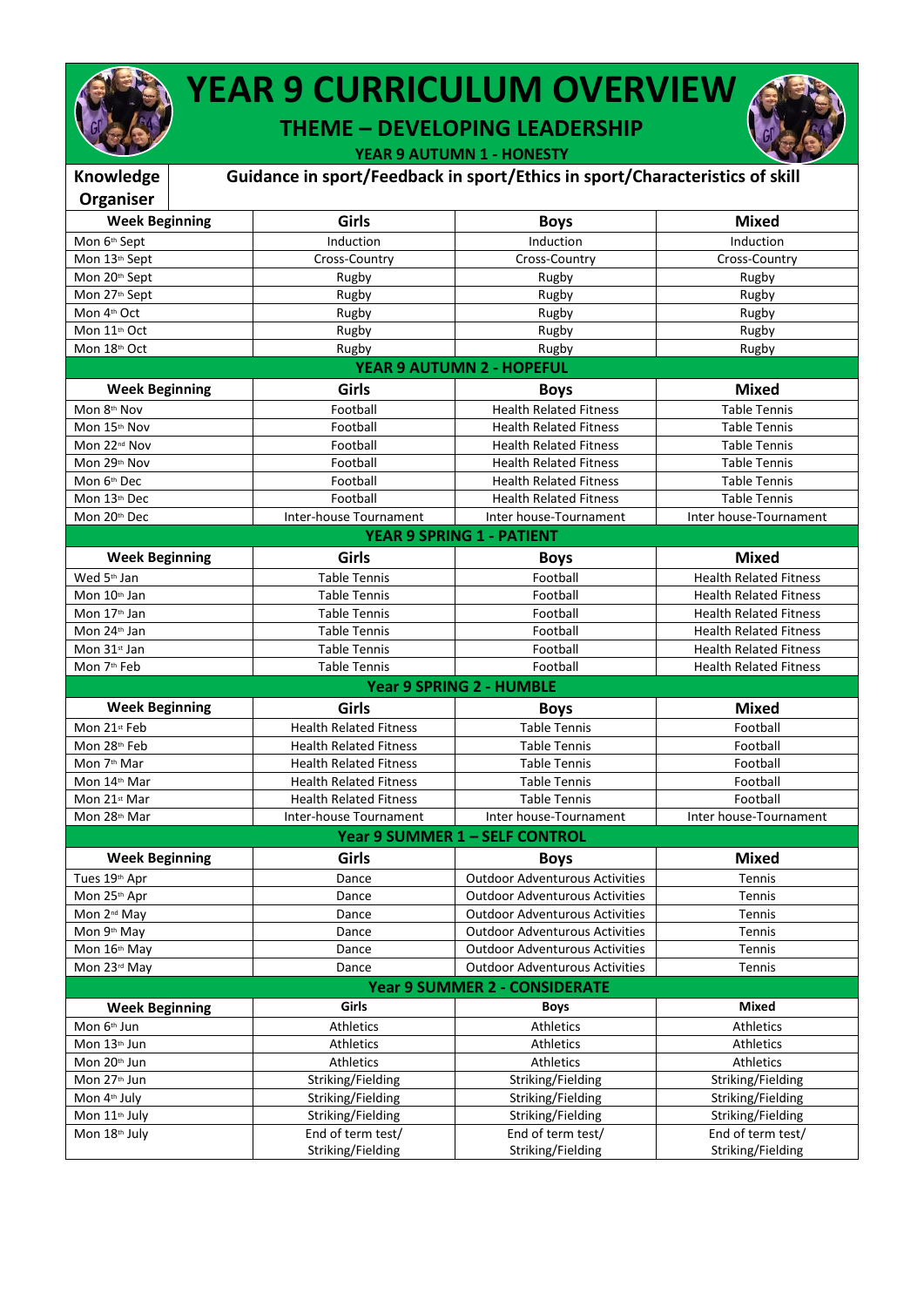|                           | <b>YEAR 10 CURRICULUM OVERVIEW</b> | <b>THEME - IMPROVING RESILIENCE</b><br>YEAR 10 AUTUMN 1 - HONESTY |                               |
|---------------------------|------------------------------------|-------------------------------------------------------------------|-------------------------------|
| <b>Week Beginning</b>     | Girls                              | <b>Boys</b>                                                       | <b>Mixed</b>                  |
| Mon 6th Sept              | Induction                          | Induction                                                         | Induction                     |
| Mon 13th Sept             | Cross-Country                      | Cross-Country                                                     | Cross-Country                 |
| Mon 20th Sept             | Handball                           | Football                                                          | <b>Health Related Fitness</b> |
| Mon 27th Sept             | Handball                           | Football                                                          | <b>Health Related Fitness</b> |
| Mon 4th Oct               | Handball                           | Football                                                          | <b>Health Related Fitness</b> |
| Mon 11 <sup>th</sup> Oct  | Handball                           | Football                                                          | <b>Health Related Fitness</b> |
| Mon 18th Oct              | Handball                           | Football                                                          | <b>Health Related Fitness</b> |
|                           |                                    | YEAR 10 AUTUMN 2 - HOPEFUL                                        |                               |
|                           |                                    |                                                                   |                               |
| <b>Week Beginning</b>     | Girls                              | <b>Boys</b>                                                       | Mixed                         |
| Mon 8th Nov               | <b>Health Related Fitness</b>      | Handball                                                          | <b>Badminton</b>              |
| Mon 15th Nov              | <b>Health Related Fitness</b>      | Handball                                                          | <b>Badminton</b>              |
| Mon 22 <sup>nd</sup> Nov  | <b>Health Related Fitness</b>      | Handball                                                          | Badminton                     |
| Mon 29th Nov              | <b>Health Related Fitness</b>      | Handball                                                          | <b>Badminton</b>              |
| Mon 6th Dec               | <b>Health Related Fitness</b>      | Handball                                                          | <b>Badminton</b>              |
| Mon 13th Dec              | <b>Health Related Fitness</b>      | Handball                                                          | <b>Badminton</b>              |
| Mon 20th Dec              | Inter-house Tournament             | Inter house-Tournament                                            | Inter house-Tournament        |
|                           |                                    | YEAR 10 SPRING 1 - PATIENT                                        |                               |
| <b>Week Beginning</b>     | Girls                              | <b>Boys</b>                                                       | Mixed                         |
| Wed 5th Jan               | Badminton                          | <b>Health Related Fitness</b>                                     | Handball                      |
| Mon 10th Jan              | <b>Badminton</b>                   | <b>Health Related Fitness</b>                                     | Handball                      |
| Mon 17 <sup>th</sup> Jan  | Badminton                          | <b>Health Related Fitness</b>                                     | Handball                      |
| Mon 24th Jan              | <b>Badminton</b>                   | <b>Health Related Fitness</b>                                     | Handball                      |
| Mon 31st Jan              | <b>Badminton</b>                   | <b>Health Related Fitness</b>                                     | Handball                      |
| Mon 7th Feb               | <b>Badminton</b>                   | <b>Health Related Fitness</b>                                     | Handball                      |
|                           |                                    | Year 10 SPRING 2 - HUMBLE                                         |                               |
| <b>Week Beginning</b>     | Girls                              | <b>Boys</b>                                                       | <b>Mixed</b>                  |
| Mon 21st Feb              | Netball                            | Rugby                                                             | Junior Sports Leaders         |
| Mon 28th Feb              | Netball                            | Rugby                                                             | Junior Sports Leaders         |
| Mon 7 <sup>th</sup> Mar   | Netball                            | Rugby                                                             | Junior Sports Leaders         |
| Mon 14th Mar              | Netball                            | Rugby                                                             | Junior Sports Leaders         |
| Mon 21st Mar              | Netball                            | Rugby                                                             | Junior Sports Leaders         |
| Mon 28 <sup>th</sup> Mar  | Inter-house Tournament             | Inter house-Tournament                                            | Inter house-Tournament        |
|                           |                                    | Year 10 SUMMER 1 - SELF CONTROL                                   |                               |
| <b>Week Beginning</b>     | Girls                              | <b>Boys</b>                                                       | <b>Mixed</b>                  |
| Tues 19th Apr             | Rounders                           | Softball                                                          | Junior Sports Leaders         |
| Mon 25th Apr              | Rounders                           | Softball                                                          | Junior Sports Leaders         |
| Mon 2 <sup>nd</sup> May   | Rounders                           | Softball                                                          | Junior Sports Leaders         |
| Mon 9th May               | Rounders                           | Softball                                                          | Junior Sports Leaders         |
| Mon 16th May              | Rounders                           | Softball                                                          | Junior Sports Leaders         |
| Mon 23rd May              | Athletics                          | Athletics                                                         | Athletics                     |
|                           |                                    | <b>Year 10 SUMMER 2 - CONSIDERATE</b>                             |                               |
| <b>Week Beginning</b>     | Girls                              | <b>Boys</b>                                                       | Mixed                         |
| Mon 6 <sup>th</sup> Jun   | Athletics                          | Athletics                                                         | <b>Athletics</b>              |
| Mon 13th Jun              | Athletics                          | <b>Athletics</b>                                                  | <b>Athletics</b>              |
| Mon 20th Jun              | Tennis                             | Cricket                                                           | Rounders                      |
| Mon 27 <sup>th</sup> Jun  | Tennis                             | Cricket                                                           | Rounders                      |
| Mon 4th July              | Tennis                             | Cricket                                                           | Rounders                      |
| Mon 11 <sup>th</sup> July | Tennis                             | Cricket                                                           | Rounders                      |
| Mon 18th July             | End of term test/ Tennis           | End of term test/ Cricket                                         | End of term test/ Rounders    |